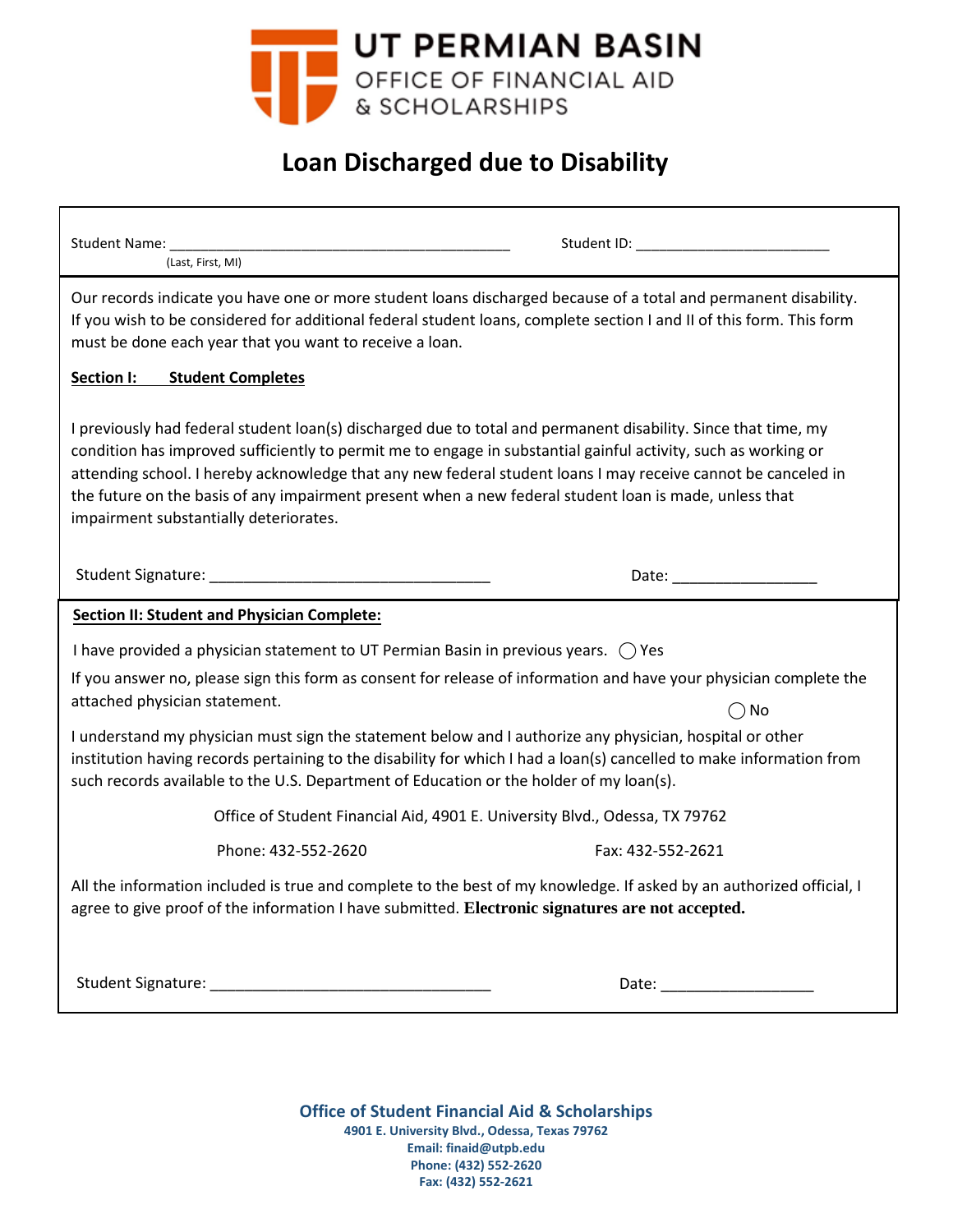

| Student Name:<br>Student ID: The Student ID:<br>(Last, First, MI)                                                                                                                                                  |  |
|--------------------------------------------------------------------------------------------------------------------------------------------------------------------------------------------------------------------|--|
| <b>Physician's Certification</b>                                                                                                                                                                                   |  |
| To Be Completed By Certifying Physician - (see instructions and privacy act notice)                                                                                                                                |  |
| Diagnosis of borrower's present medical condition (give results of complications)                                                                                                                                  |  |
| Ambulatory<br>Other (please explain)<br>Borrower is:<br>$($ )<br>$($ )                                                                                                                                             |  |
| Prognosis - Is condition static?<br>Yes<br>$($ )                                                                                                                                                                   |  |
| No – If no, what optimum improvement or deterioration can be<br>expected?                                                                                                                                          |  |
| <b>Physician's Certification (Check one)</b>                                                                                                                                                                       |  |
| I certify that in my professional medical judgment, the patient/borrower named above is able to engage in<br>$\bigcirc$<br>substantial gainful activity (Refer to Physician's Instructions.)                       |  |
| In my professional medical judgment of the patient/borrower named above, I cannot certify that he/she is<br>$\left(\right)$<br>able to engage in substantial gainful activity. (Refer to Physicians Instructions.) |  |
| Name of physician:                                                                                                                                                                                                 |  |
|                                                                                                                                                                                                                    |  |
| Legally authorized to practice in the state of:                                                                                                                                                                    |  |
|                                                                                                                                                                                                                    |  |
| Address:                                                                                                                                                                                                           |  |
|                                                                                                                                                                                                                    |  |
| Telephone number:                                                                                                                                                                                                  |  |
| Physician's license number:                                                                                                                                                                                        |  |
|                                                                                                                                                                                                                    |  |
| Date: _______________                                                                                                                                                                                              |  |

**Office of Student Financial Aid & Scholarships 4901 E. University Blvd., Odessa, Texas 79762 Email: finaid@utpb.edu Phone: (432) 552-2620 Fax: (432) 552-2621**